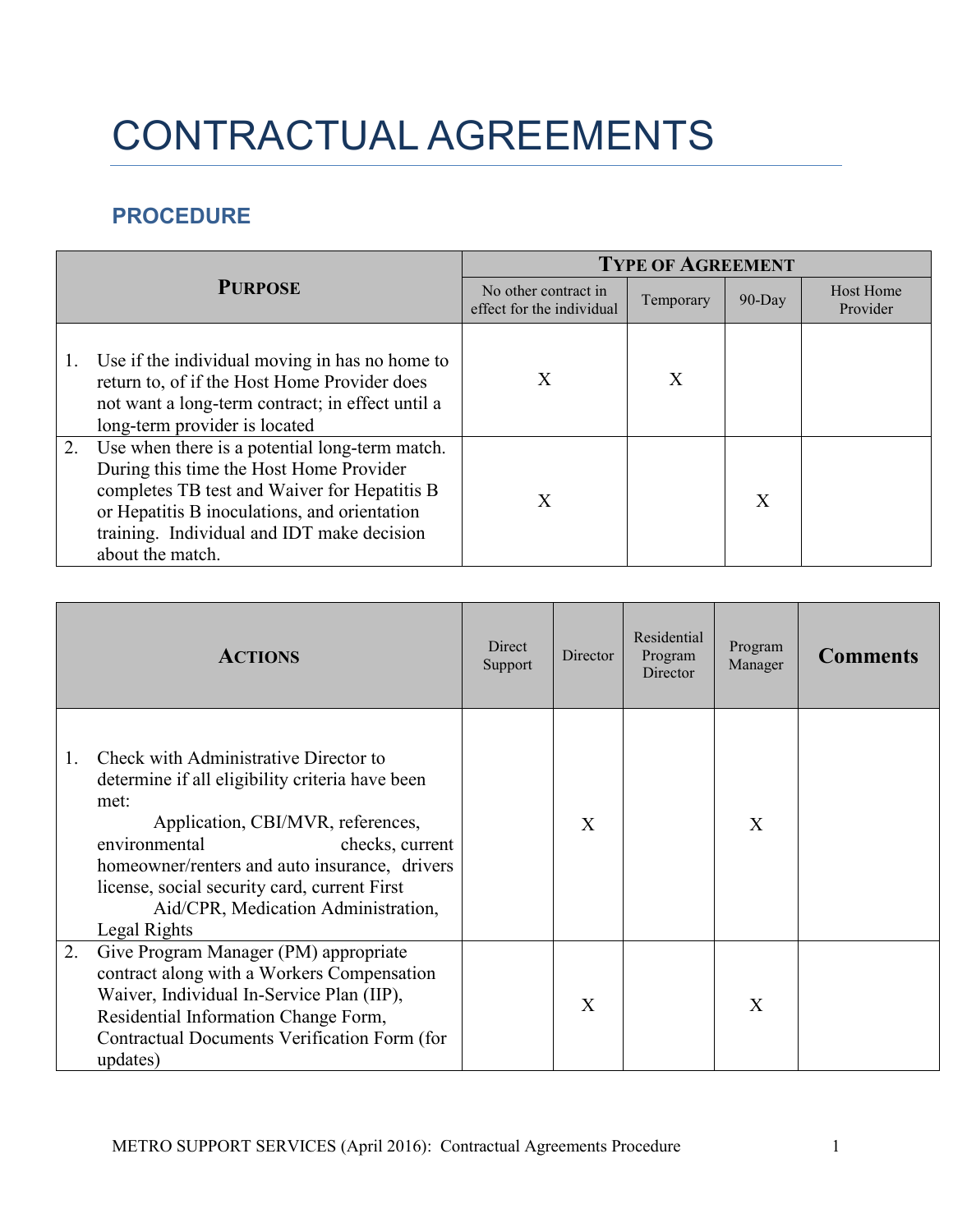|    | <b>ACTIONS</b>                                                                                                                                                                                                                                                                                                                                                | Direct<br>Support | Director | Residential<br>Program<br>Director | Program<br>Manager | <b>Comments</b> |
|----|---------------------------------------------------------------------------------------------------------------------------------------------------------------------------------------------------------------------------------------------------------------------------------------------------------------------------------------------------------------|-------------------|----------|------------------------------------|--------------------|-----------------|
| 3. | Seven days prior to an individual moving to<br>a new host home or companion living<br>situation:<br>Forward contract and any other contractual<br>documentation to the Administrative Director<br>for incorporation into the contractual file,<br>which includes the checklist of training and<br>documents needed prior to the completion of<br>the contract |                   | X        |                                    | X                  |                 |
| 4. | Forward contractual file, including the contract<br>to the Executive Director (ED) for approval<br>and signing                                                                                                                                                                                                                                                |                   | X        |                                    |                    |                 |
| 5. | Forward contractual file, including the<br>completed contract to the Administrative<br>Director                                                                                                                                                                                                                                                               |                   |          | X                                  |                    |                 |
| 6. | Copy and disperse contract to all appropriate<br>parties                                                                                                                                                                                                                                                                                                      |                   | X        |                                    |                    |                 |
| 7. | Create provider file                                                                                                                                                                                                                                                                                                                                          |                   | X        |                                    |                    |                 |
| 8. | By 30 days of the start of the contract:<br>Schedule IDT to discuss living arrangement<br>and continuation of services                                                                                                                                                                                                                                        | X                 |          |                                    | X                  |                 |
| 9. | Tract orientation, TB test results, Hepatitis B<br>waiver, and other in-service training scheduled<br>to be completed during the 90-day contract<br>period.                                                                                                                                                                                                   |                   | X        |                                    |                    |                 |
|    | 10. Notify Host Home Provider of any outstanding<br>training                                                                                                                                                                                                                                                                                                  |                   | X        |                                    |                    |                 |
|    | 11. Weekly:<br>Complete a follow up call or visit with HHP                                                                                                                                                                                                                                                                                                    |                   | X        |                                    |                    |                 |
|    | 12. If at the end of the 90-day period, the<br>individual along with Interdisciplinary<br>Team (IDT) are satisfied with the match:<br>Sign, date and witness the Host Home Provider<br>Reimbursement Contract (Long Term) or<br>Companion Reimbursement Contract; and<br>complete IIP                                                                         | X                 |          |                                    | X                  |                 |
|    | 13. Forward signed contract and IIP to<br><b>Administrative Director</b>                                                                                                                                                                                                                                                                                      |                   |          |                                    | X                  |                 |